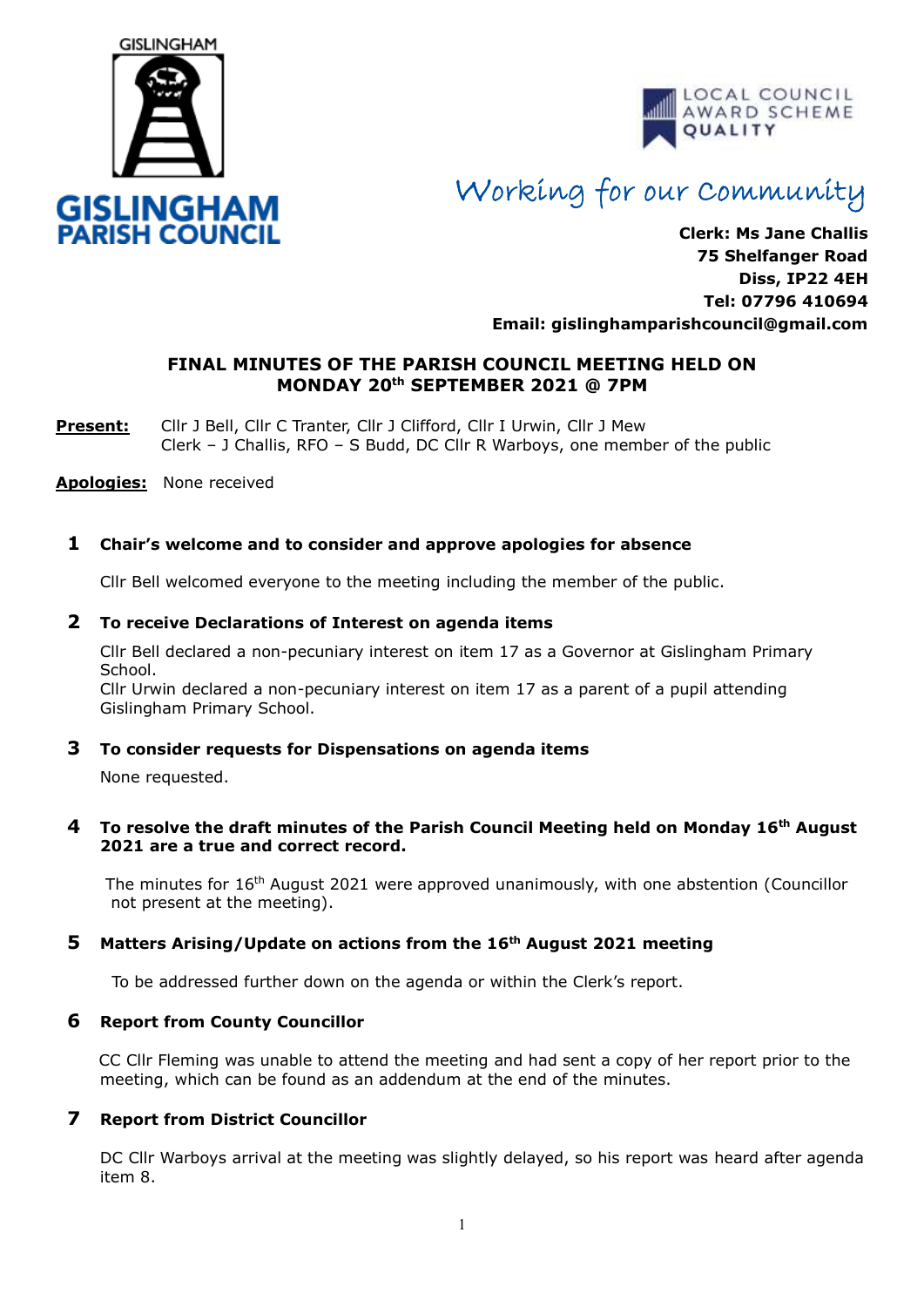#### **8 Public Participation Session (15 minutes set aside)**

The member of the public present was in attendance for agenda item 16. Cllr Bell proposed moving this item up the agenda. Agreed unanimously.

#### **(16) Parking outside Gislingham Primary School**

Cllr Bell advised that this had been brought to the Council's attention by another resident at the 16<sup>th</sup> November 2020 meeting, and that although CIL money could be used, CC Cllr Fleming had subsequently advised that the school had been included on a list of MSDC projects relating to traffic/dangerous parking.

#### 7:06pm DC Cllr Warboys joined the meeting

The resident in attendance today has recently emailed their concerns relating to continued parking problems in Martins Meadow during school drop off/collection times to Cllr Bell. Having already contacted MSDC and SCC they have been advised that yellow 'no parking' lines can be requested by the Parish Council. The Clerk asked CC Cllr Fleming for an update from MSDC prior to the meeting who advised that this project was allocated report number CR 296597 under the Highways Investment Fund project, and that she would request a status update. Cllr Bell thanked the member of the public for highlighting this issue again and apologised that it had not yet moved forward.

#### **ACTION – Clerk to advise Councillors and resident once update received from CC Cllr Fleming**

7:12pm member of the public left the meeting

#### **(7) Report from District Councillor**

DC Cllr Warboys read through his report, a copy of which can be found as an addendum at the end of the minutes.

Cllr Bell commented that having previously mentioned it at the  $16<sup>th</sup>$  August 2021 meeting, it was frustrating that the Clerk was still experiencing difficulties obtaining responses from MSDC. DC Cllr Warboys confirmed that staff are still working from home and that MSDC are aware there is a communication problem. DC Cllr Warboys asked the Clerk to copy him in on any emails.

Cllr Clifford asked if agenda item 13 could be moved up for DC Cllr Warboys input. Agreed unanimously.

#### **(13) Tree Warden's Report**

#### • **MSDC Tree, Hedge and Wildflower Planting Initiative**

Cllr Clifford advised that she submitted an application for trees in three separate locations, however, despite MSDC's initial email of  $12<sup>th</sup>$  April 2021 regarding this initiative stating the following, she had received a response redirecting her to outside organisations including the Woodland Trust.

'*We're offering free trees and hedgerow plants to all our parishes - regardless of whether you are planting on council, parish, church, or private land. All you need to do is let us know what you want to plant and where'*

Cllr Clifford advised that she would follow up as per MSDC's new instructions, but expressed her disappointment at having spent so much time and effort with residents discussing suitable locations and appropriate species, only to find out that the initial email advise from MSDC has changed.

DC Cllr Warboys noted Cllr Clifford's findings and agreed that the initial advise should stand.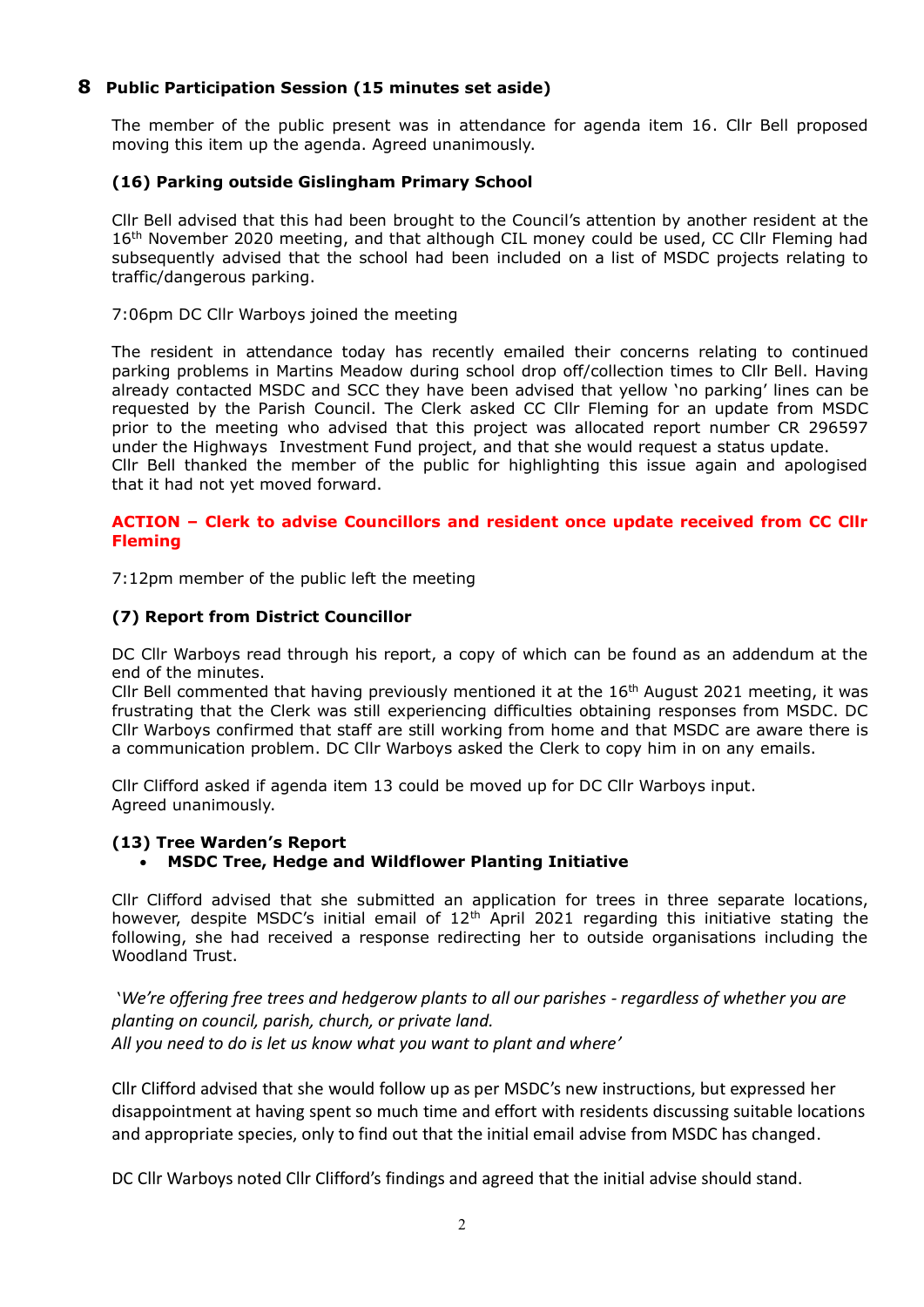Cllr Clifford also advised as a point of interest, that the Tree Council have been running an Orchards for Schools project to encourage both teachers and pupils to learn more about trees. They asked Tree Wardens to liaise with schools who might be interested and Cllr Clifford has been speaking with Hartismere who have agreed to go ahead.

7:39 DC Cllr Warboys left the meeting

# **9 Chair's Report**

- Cllr Oliver has resigned from the Parish Council. Cllr Bell expressed thanks to Cllr Oliver for his contribution during his time as a Parish Councillor.
- Cllr Bell cannot attend the book fair on 2<sup>nd</sup> October 2021. Cllr Clifford and Cllr Tranter both advised they would try to attend.
- Cllr Bell attended the Queen's Suffolk Tree Canopy SALC Webinar on 13<sup>th</sup> September 2021, which was an information session regarding the tree planting and preservation campaign launched in May 2021 to mark the Queen's Platinum Jubilee in 2022.
- Cllr Bell will be Chairing the SALC Mid Suffolk Area Forum on 23rd September 2021 (being held remotely) and encouraged councillors to attend.
- Festival of Suffolk 2022 an invitation has been sent to all Chairs of Council to attend a Zoom call with Lady Euston to share and discuss ideas to on how local communities can get involved. There are two dates available; 28<sup>th</sup> September 2021 or 30<sup>th</sup> September 2021. Cllr Bell and Cllr Clifford advised they were both attending and would give feedback at the October Parish Council meeting.

# **10 Clerk's Report**

- The Clerk has asked Felix Oliver to hand over the log in details for the Council's Facebook page which he has been managing. There seems to be an issue with the way it has been set up, so if this is not possible it will need to be deactivated and a new Facebook page started.
- Casual Vacancy still no response from MSDC.
- Contractor to empty bin on Charity Meadow the Clerk has been unable to obtain a quote for emptying a single bin. MSDC have suggested moving the bin closer to the collection point, or a volunteer leaving the bin bag at an agreed point for them to collect. After discussing Councillors felt that these options were not agreeable, and they would prefer for the Clerk to continue to seek quotations for a contractor. The RFO said she may know a company who would be able to empty the bin and will approach them for a quotation.
- Signs the missing sign on Burgate road, and request to move the 30 mile limit sign near Lovells estate are both still open tickets with SCC.
- Geoff Laurence memorial bench MSDC have advised they will make arrangements to visit the site where the bench is to be located in order to see the work required to install it.
- UK Power Networks have called to advise they need to cut back trees near the play area on Charity Meadow, and also on Back Lane, Little Green in order to provide the 3m clearance required. GUC have been advised about the trees on charity Meadow.
- A resident has raised a concern that the lagoon on the Lovells estate is unfenced and a danger to the children who play there unattended – whilst not being the responsibility of the Parish Council, Sam Sinclair from Lovells has been advised.
- An indirect complaint has been received of dog waste on the Lovells estate whilst not being the responsibility of the Parish Council, Sam Sinclair from Lovells has been advised.
- A complaint has been received that FP 59 has not been cut back this has already been logged with SCC by the Footpath Warden. SCC have advised they will arrange for the footpath to be cut.
- A complaint has been received that SCC are not collecting the hedge cuttings after cutting FP 51 – report logged with SCC ref 00336558
- A complaint has been received regarding the footpath in Mill Street by the horse paddocks – to be followed up.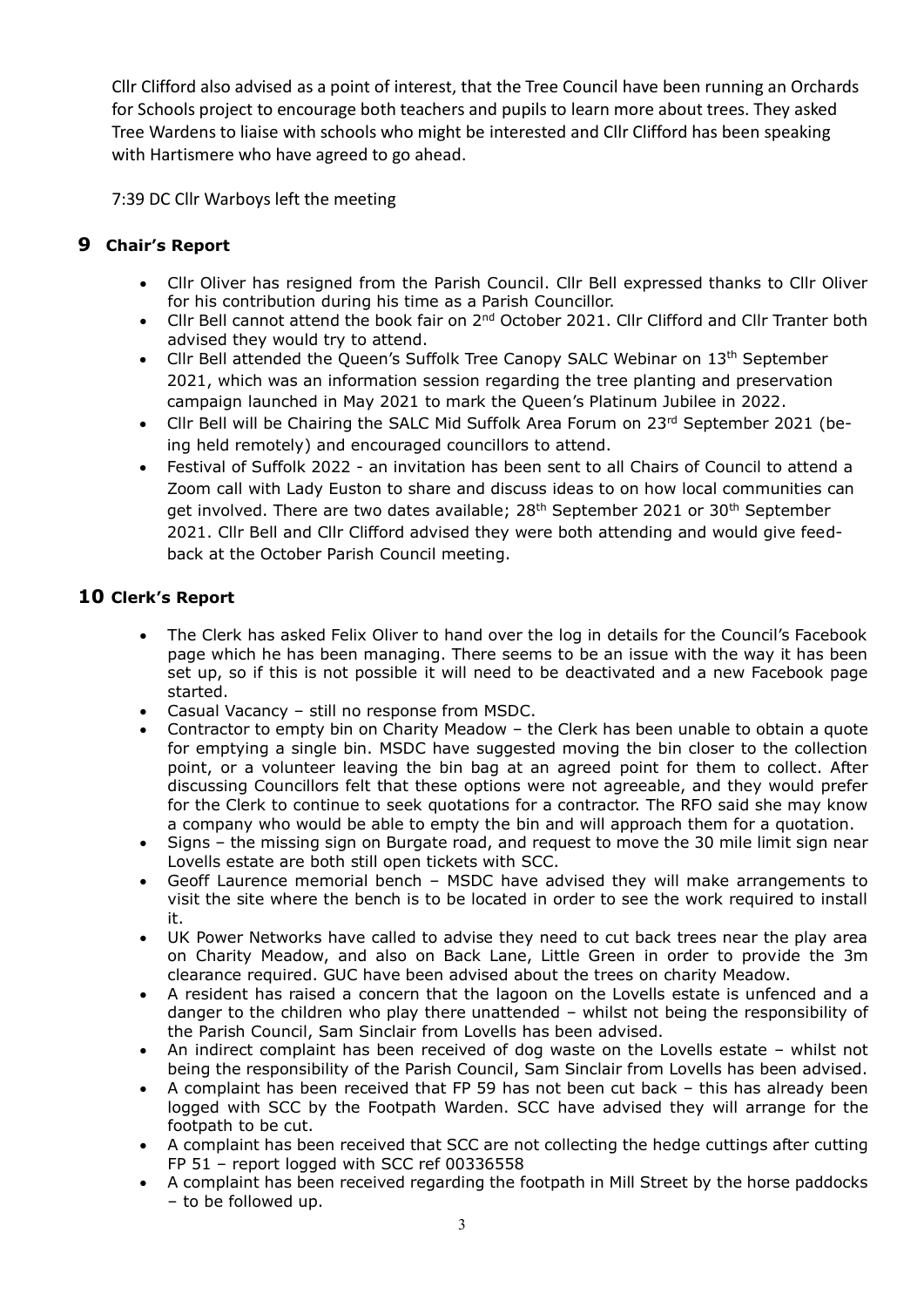- Emma Bryant who volunteers her time to look after the flower bed by the Village Hall, has requested approval to spend up to £30 on flower bulbs. Approved unanimously.
- The Parish Council printer/scanner/copier used by the Clerk has broken. Approval requested to purchase a new one up to £272.98 (plus vat). Approved unanimously.

#### **ACTION**

- **Clerk to arrange Council's Facebook page hand over**
- **Clerk to contact the Monitoring Officer regarding the Casual Vacancy copying in DC Cllr Warboys**
- **Clerk to continue looking at contractors to empty bin on Charity Meadow**
- **RFO to approach the company she is aware of for a quotation to empty the bin on Charity Meadow**
- **Clerk to chase SCC regarding the missing sign on Burgate Road and 30 mile limit sign, copying in DC Cllr Warboys**
- **Clerk to look at replacement of old/damaged signs in the village for October 2021 meeting**
- **Clerk to liaise with MSDC regarding Geoff Laurence memorial bench**
- **Clerk to follow up complaint regarding footpath in Mill Street**
- **Clerk to arrange for Emma Bryant to provide expenses for bulbs at next meeting**
- **Clerk/Chair to arrange purchase of new printer using council debit card**

#### **11 RFO's Report**

• **The Notice of Conclusion of Audit has been received**

#### **ACTION**

- **Clerk to add Notice of Conclusion of Audit to website by 30th September**
- **Chair to affix Notice of Conclusion of Audit to the Parish Council Noticeboard by 30th September**

#### **12 Neighbourhood Watch Report**

- There has been an incident at Charity Meadow which will be addressed further down on the agenda.
- There is a gas scam involving cold calling. There is more information on the Messenger's Facebook page with the advice being to never confirm personal or financial details if approached in this manner.

#### **13 Tree Warden's Report**

#### • **MSDC Tree, Hedge and Wildflower Planting Initiative**

As above

#### **14 Footpath Warden's Report**

Mr Bryant was unable to attend the meeting and had sent a copy of his report to Councillors prior to the meeting, a copy of which can be found as an addendum at the end of the minutes. Mr Bryant suggested within his report that the Council purchase equipment to enable volunteers from the village to cut and maintain the footpaths next year, rather than the Council employing an outside contractor. Councillors felt there were several issues associated with this which they would like to discuss with Mr Bryant at the next meeting if he is able to attend.

#### **ACTION – Clerk to invite Mr Bryant to discuss his suggestions at the October meeting**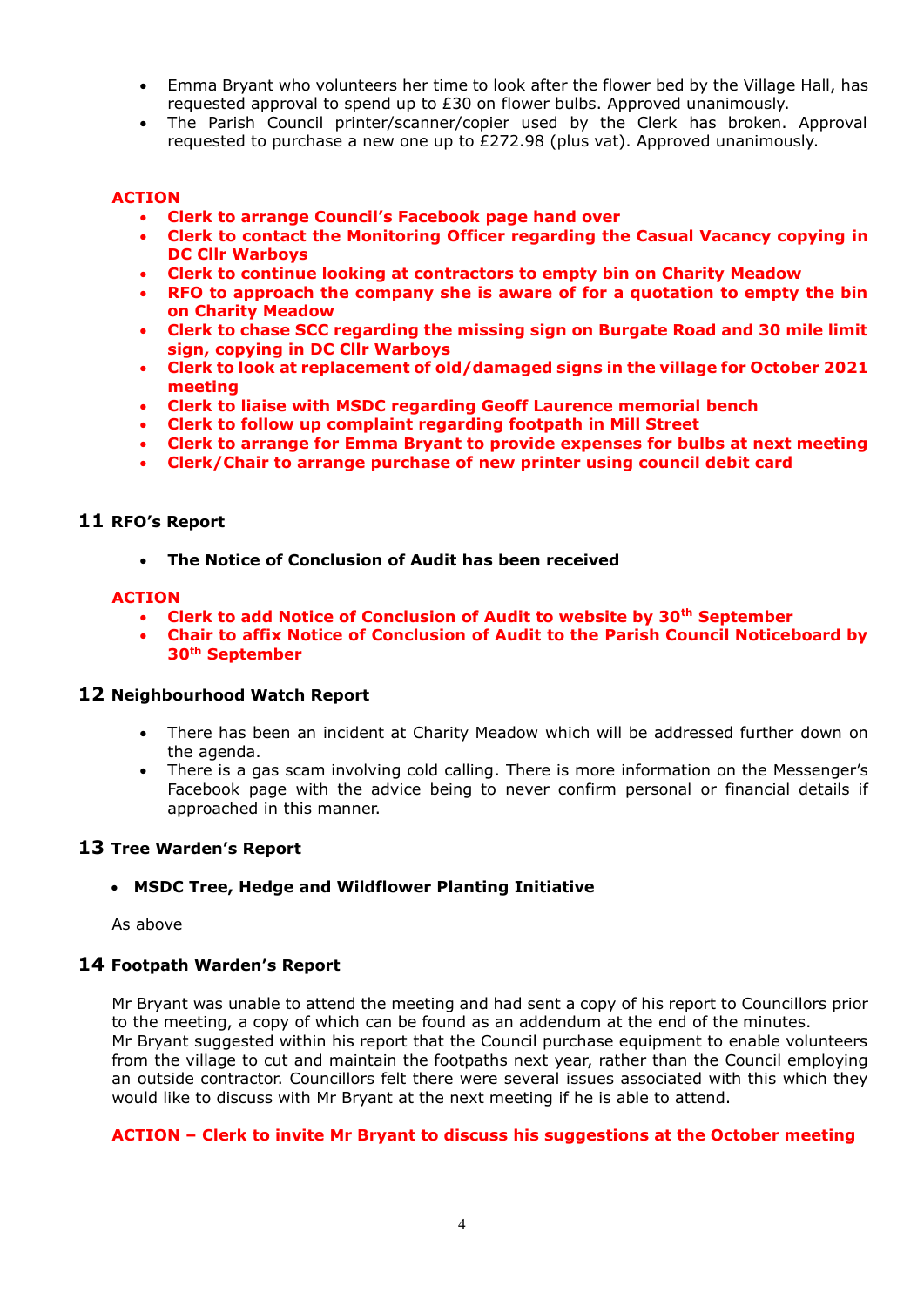#### **15 SID (Speed Indicator Device) Report**

The SID Report can be found as an addendum at the end of the minutes.

#### **16 Parking Outside Gislingham Primary School**

As above

#### **17 CIL Running Track Application Gislingham Primary School**

The RFO has requested a copy of the user agreement between MSDC and Gislingham Primary School which has not yet been received. Deferred until user agreement received.

#### **18 Charity Meadow**

- Police were called to the play area at approximately 8pm on 17/09/21 after reports of antisocial behaviour and criminal damage, ref Suffolk Police investigation number 37/51708/21. The safety surfacing around the swings and cone climber has been intentionally damaged. Councillors expressed their disappointment and felt that this incident only highlights the need for CCTV. Councillors felt the location of the gazebo may need consideration in the future as it appears to be used as a gathering point but will wait until after the CCTV is installed.
- CCTV installation The CCTV supplier has requested a further site visit to confirm the best route to procure the power supply from the main power ring at the school. The Clerk has requested the school's permission for the visit and is waiting for them to confirm a convenient date.
- Playground Inspection MSDC were advised that we wished to arrange this ourselves once the CCTV was installed and with Cllr Urwin our Playground Lead present. However upon contacting the Playground Inspection Company to arrange a date, the Clerk was advised that it had already been carried out on  $15<sup>th</sup>$  August 2021. The Clerk has contacted MSDC but without response. Councillors discussed the fact that the Inspection had taken part even though we advised we would arrange it independently and therefore did not feel we should be charged for the visit.

#### **ACTION**

- **Clerk to arrange CCTV meeting at the school**
- **Clerk to speak to MSDC again regarding the playground inspection copying in DC Cllr Warboys**

#### **19 Queen's Platinum Jubilee 2022**

Cllr Tranter has been approached to set up a working party to organise events, they are due to meet in two weeks time.

Cllr Bell has also received an email from the Chair of the Village Hall Committee inviting representatives form organisations within the village to meet in the village hall at 7:30pm on Friday 8<sup>th</sup> October 2021 to discuss thoughts and ideas on events for the weekend.

#### **ACTION – Cllrs Bell and Tranter to attend meeting on 8th October 2021 and report back at next Parish Council meeting. All Councillors encouraged to attend.**

#### **20 Grants and Donations**

#### • **The Messenger**

After discussing the request, and in line with the terms of the Grants and Donations Policy, it was unanimously agreed to make a donation of £100.

#### • **FOSM Christmas Carols (Refreshments)**

This event is taking place around the Christmas Tree at the Village Hall on Friday 10<sup>th</sup> December from 5pm – 7pm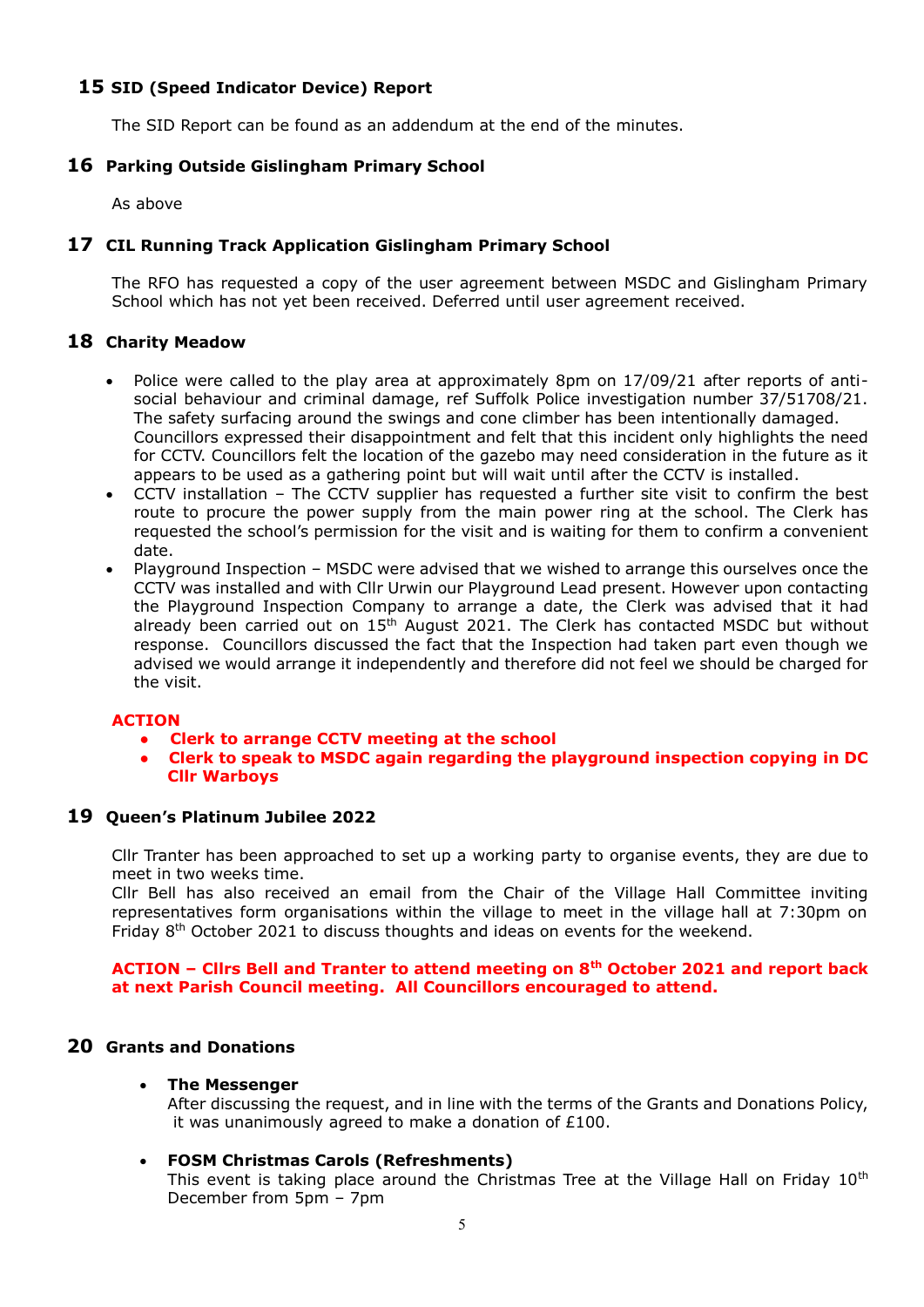After discussing the request it was unanimously agreed to make a donation of  $£100$ .

• **Gislingham Playgroup** After discussing the request it was unanimously agreed to make donation of  $£100$ 

#### **ACTION**

- **Clerk to contact each organisation and request bank details**
- **Cllr Bell to arrange payment by BACs**
- **Clerk to request email confirmation that each donation has been received and forward to the RFO**

#### **21 Insurance Renewal**

The Parish Council's Public Indemnity and separate Cyber Insurance/Data Protection are due for renewal on 1st October 2021.

The Clerk has queried wording on the Public Indemnity side of the insurance stating the Parish Council is in a 3-year long term agreement until 2023, and also whether Avast anti-virus is included with the Cyber Insurance as per last year and is waiting for BHIB to confirm.

After discussing Councillors agreed that they would like clarification from BHIB on the two points above but approved both policies unanimously.

#### **ACTION – Clerk to instruct BHIB to proceed and chase clarification on above two points**

## **22 Finance**

Admin Payment (Clerk & RFO) - £544.40 Clerk mileage expenses - £17.10 Hire of Village Hall (August) - £20 PKF Littlejohn - £240.00 Cyber Insurance/Data Protection - £299.99 Insurance - £678.99

All payments were approved unanimously.

#### **ACTION - Cllr Bell to make payments by BACS**

#### **23 Training**

The RFO requested approval to attend a Clerk/RFO Audit training webinar in November £36.00.

Cllr Bell requested approval to attend a Councillor Audit training webinar in November £36.00.

Approved unanimously

#### **ACTION – RFO and Cllr Bell to book Audit training webinars**

#### **24 Policies and Reports**

- **Health and Safety Policy** Not due for review but included to remind Councillors to read the policy as a refresher
- **Disciplinary Rules**
- **Disciplinary Policy**
- **Equality, Diversity, and Inclusion Policy**
- **Grants and Donations Policy**
- **Grievance Policy**
- **Laptop and Cell (Mobile) Usage Policy**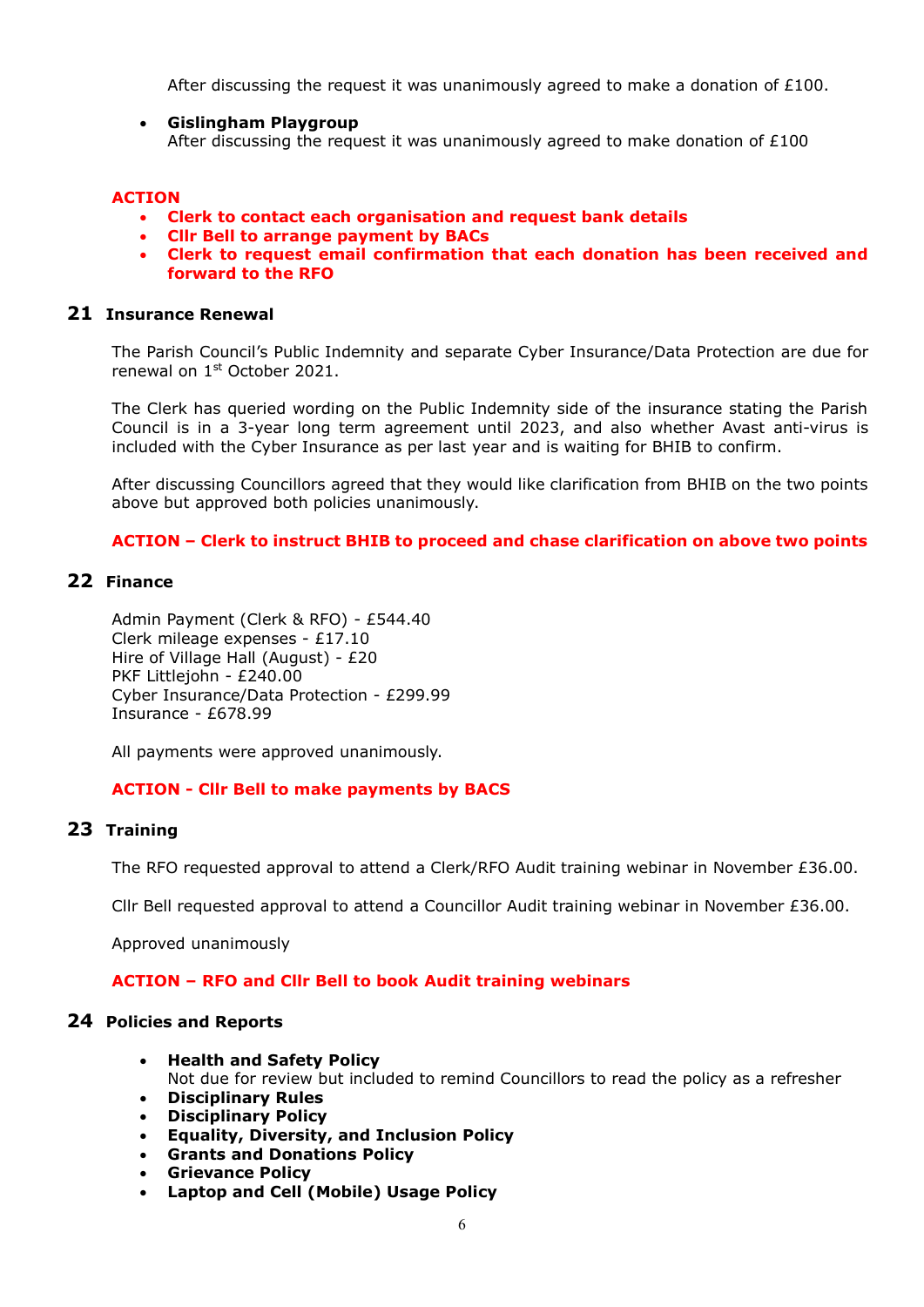#### • **Sickness and Absence Policy** Cllr Urwin requested COPD be referenced Cllr Bell requested COVID (long term) be referenced

• **Travel and Expenses Policy** Cllr Bell requested the RFO be specified in addition to the Clerk Cllr Bell requested 'volunteer expenses need approval at a Parish Council meeting prior to items being purchased' be added

#### • **Training Policy**

All policies approved unanimously to include above amendments

Cllr Bell asked whether Councillors would like to review these policies in one or two years time. It was agreed unanimously to review again in one years time to keep up to date with any changes in legislation.

#### **ACTION – Clerk to update all policies**

#### **25 IN CAMERA at this point the Clerk and RFO left the meeting.**

#### **26 Date of next meeting 18th October 2021 at 7:00pm in Gislingham Village Hall.**

Meeting Closed at 9.30 pm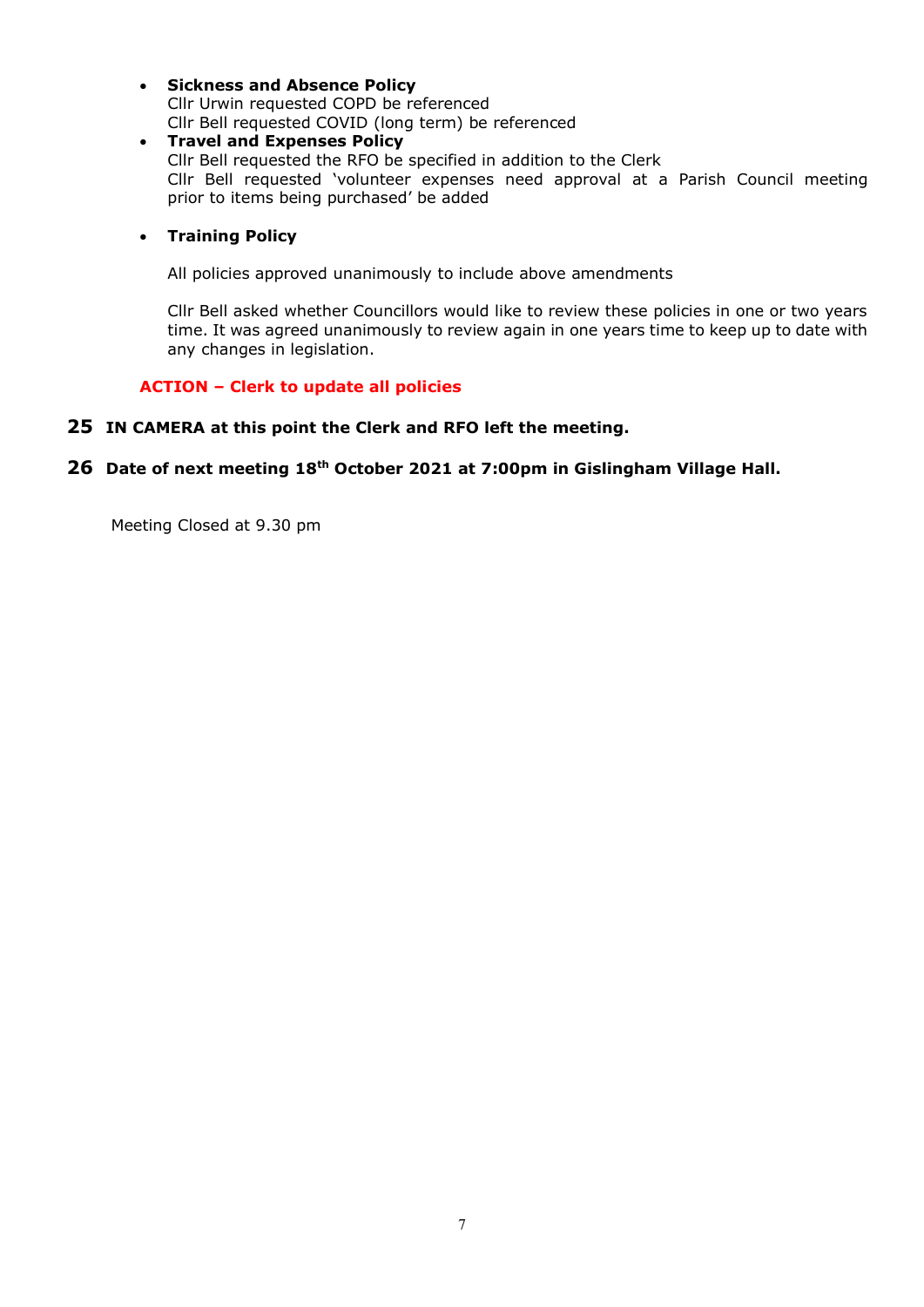# **County Councillor Report**



# **Sept. 2021**

# **Gislingham Parish Council**

Councillor Jessica Fleming, Hartismere Division, Suffolk

[Jessica.fleming@suffolk.gov.uk](mailto:Jessica.fleming@suffolk.gov.uk) Tel: 07714-597980 Twitter: @jesstfleming

**Independent review finds failings in some of Suffolk's SEND services –** An independent report led by Lincolnshire County Council into parts of Suffolk's special educational needs (SEND) provision has been published today and can be read [here.](file://///euser/scc/GPOFOLDERS/flemj/My%20Documents/Parishes/www.suffolk.gov.uk/children-families-and-learning/send-and-the-local-offer/independent-send-review-september-2021) The review looked at processes, communication protocols and family - facing elements of SEND provision. Actions are being developed to improve the service.

**Suffolk and COP26 -** Events are planned across Suffolk in the lead up to COP26 as part of the Greenest County campaign and aspiration to achieve net zero by 2030. For instance:

- 12 October Ten Steps to Net Zero (Suffolk Chamber of Commerce)
- 21-22 October Local Energy Showcase (Babergh and Mid Suffolk District Council) book here <https://www.greensuffolk.org/event/dont-miss-your-local-energy-showcase/>
- 12 November Greenest County Awards (Suffolk County Council) Nominations for the awards close on Thursday 14 October 2021 - <https://www.greensuffolk.org/awards/>

All events are subject to change, visi[t www.greensuffolk.org](http://www.greensuffolk.org/) for the latest details and information.

**Boundary Commission Changes** - Boundary Commission has published its final recommendations and consultation for changes to Suffolk electoral boundaries for the 2025 elections: Under these proposed arrangements county councillor numbers would reduce from 75 to 70 and there would be closer numeric equivalence in representation. No changes are proposed for the Hartismere Division. [https://www.lgbce.org.uk/all-reviews/eastern/suffolk/suffolk](https://www.lgbce.org.uk/all-reviews/eastern/suffolk/suffolk-county-council)[county-council.](https://www.lgbce.org.uk/all-reviews/eastern/suffolk/suffolk-county-council)

**Locality Budgets** – The County Council locality scheme is now open again for applications. Please get in touch if any local projects need financial support.

**Covid-19 Update** – SCC bulletins are available on [via the Suffolk County Council website.](https://www.suffolk.gov.uk/coronavirus-covid-19/suffolks-response/suffolk-coronawatch-bulletin/) For updates on the vaccine rollout refer to [SNEE NHS COVID-19 Vaccination Service website](https://sneevaccine.org.uk/)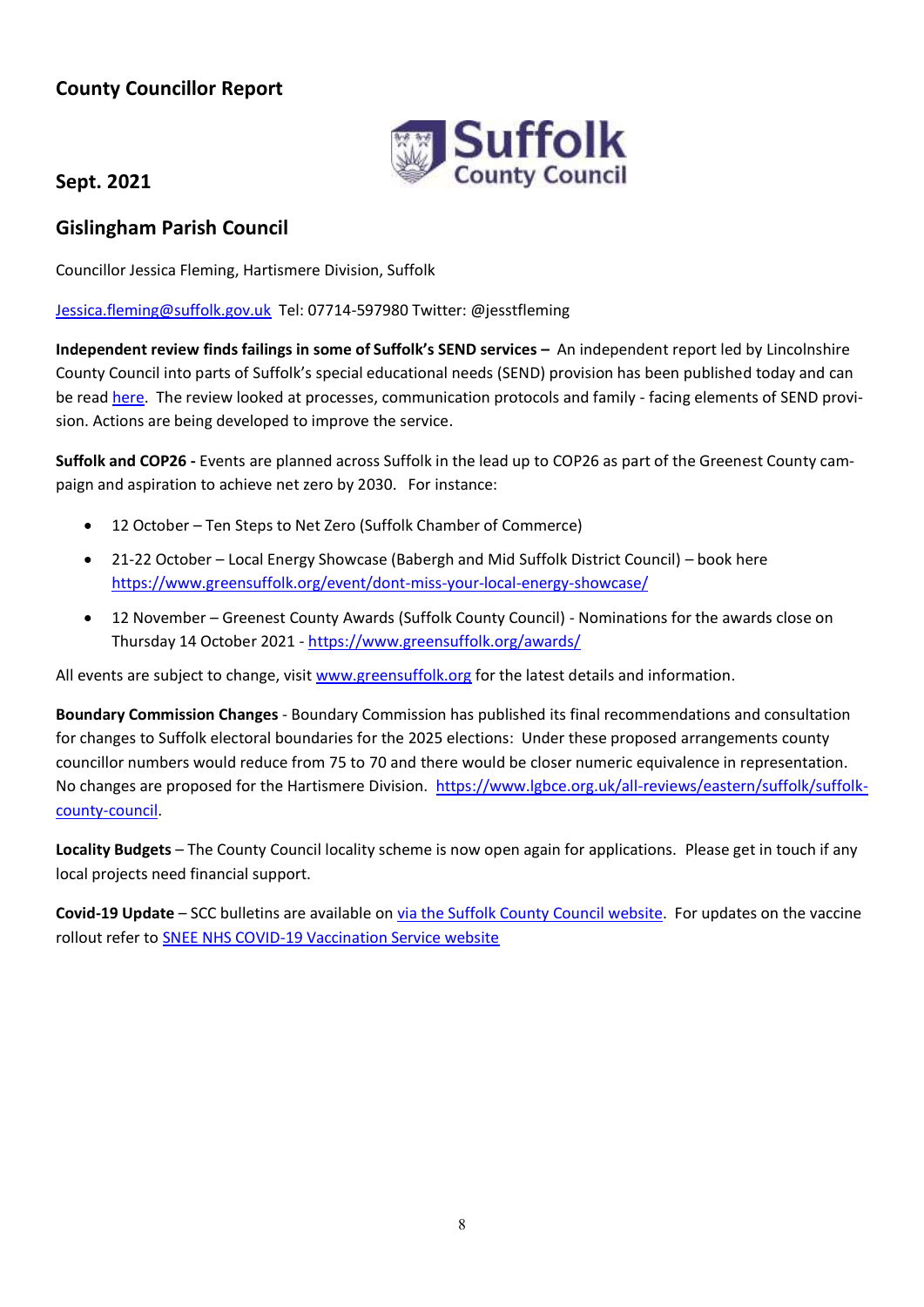# **District Councillor's Report for Gislingham Ward: Mellis, Gislingham, Thornham, Wortham & Burgate, Wickham Skeith Parish Councils**

# **Sept 2021**

| Afghan<br>refugees                                                                                     | Following the Government announcement of its new resettlement scheme for Afghan refugees, councils in<br>Suffolk, including MSDC, have expressed their commitment to assist. We have already helped a small number<br>of Afghan interpreters and their families to resettle in Suffolk. There will be ongoing work to support unac-<br>companied asylum-seeking children and other refugees entering the UK. You can read the statement in full<br>here and a Suffolk County Council webpage has been created in the event of offers of help from towns and<br>parishes.                                                                                                                                                                                                                                                                                                                                                                                                                                                                                                                                                                                             |
|--------------------------------------------------------------------------------------------------------|----------------------------------------------------------------------------------------------------------------------------------------------------------------------------------------------------------------------------------------------------------------------------------------------------------------------------------------------------------------------------------------------------------------------------------------------------------------------------------------------------------------------------------------------------------------------------------------------------------------------------------------------------------------------------------------------------------------------------------------------------------------------------------------------------------------------------------------------------------------------------------------------------------------------------------------------------------------------------------------------------------------------------------------------------------------------------------------------------------------------------------------------------------------------|
| Meetings                                                                                               | On Wed. 18 <sup>th</sup> Aug Cllr Matthew Hicks (Cons) chaired Development Committee A where the Hybrid Application<br>for the phased employment-led redevelopment of Land at Mill Lane, Stowmarket (Gateway 14) was decided.<br>Gateway 14 is the largest logistics and business park development site in East Anglia on 160 acres of farm-<br>land, designated for future employment use. Gateway 14 Ltd is owned by Mid Suffolk District Council (Mid<br>Suffolk) who are investing at least £37M of borrowed money in the project. They are both the Applicant and<br>granter of appropriate planning permission (although they have the power to defer this to another body<br>should they elect to).<br>This development has much community support, but concerns had been raised because of the divergence<br>from the initial consultation and the ambition for the development to be exemplar in terms of energy and<br>environment use and the stimulus to local industry.<br>Some concessions were made on landscaping and future maintenance and a financial commitment towards<br>community and recreational facilities before the proposal was passed. |
| Meetings                                                                                               | There are no signs that the Government will renew the legislation to enable virtual or hybrid meetings. Com-<br>mittee meetings are being held in the Council Chamber and it is anticipated that the full Council meeting on<br>23 September will be held in the Chamber.<br>Staff are continuing to work from home but, when necessary, access to workspace in Endeavour House can<br>be booked by staff and councillors.                                                                                                                                                                                                                                                                                                                                                                                                                                                                                                                                                                                                                                                                                                                                           |
| Taxi li-<br>$censing -$<br>no en-<br>courage-<br>ment<br>given to<br>switch to<br>electric<br>vehicles | The Conservative administration missed the opportunity to improve Mid Suffolk's environmental credentials<br>when they put forward a new taxi licensing policy at the Council's recent Licensing Committee. Despite the<br>fact that no new diesel or petrol car can be purchased after 2030, the ten year policy included no provisions<br>to encourage cab drivers to move to electric vehicles and contained none of the incentives other councils use.<br>The policy, without mention of any efforts to reduce emissions, was approved on the Chair's casting vote.                                                                                                                                                                                                                                                                                                                                                                                                                                                                                                                                                                                              |
| Solar Car-<br>port in<br>Stowmar-<br>ket                                                               | MSDC has let a contract for the construction of a solar carport in the Stowmarket Leisure Centre car park;<br>works are expected to begin shortly and be complete by spring 2022. More than half of the cost is being met<br>from the Government's Getting Building Fund.                                                                                                                                                                                                                                                                                                                                                                                                                                                                                                                                                                                                                                                                                                                                                                                                                                                                                            |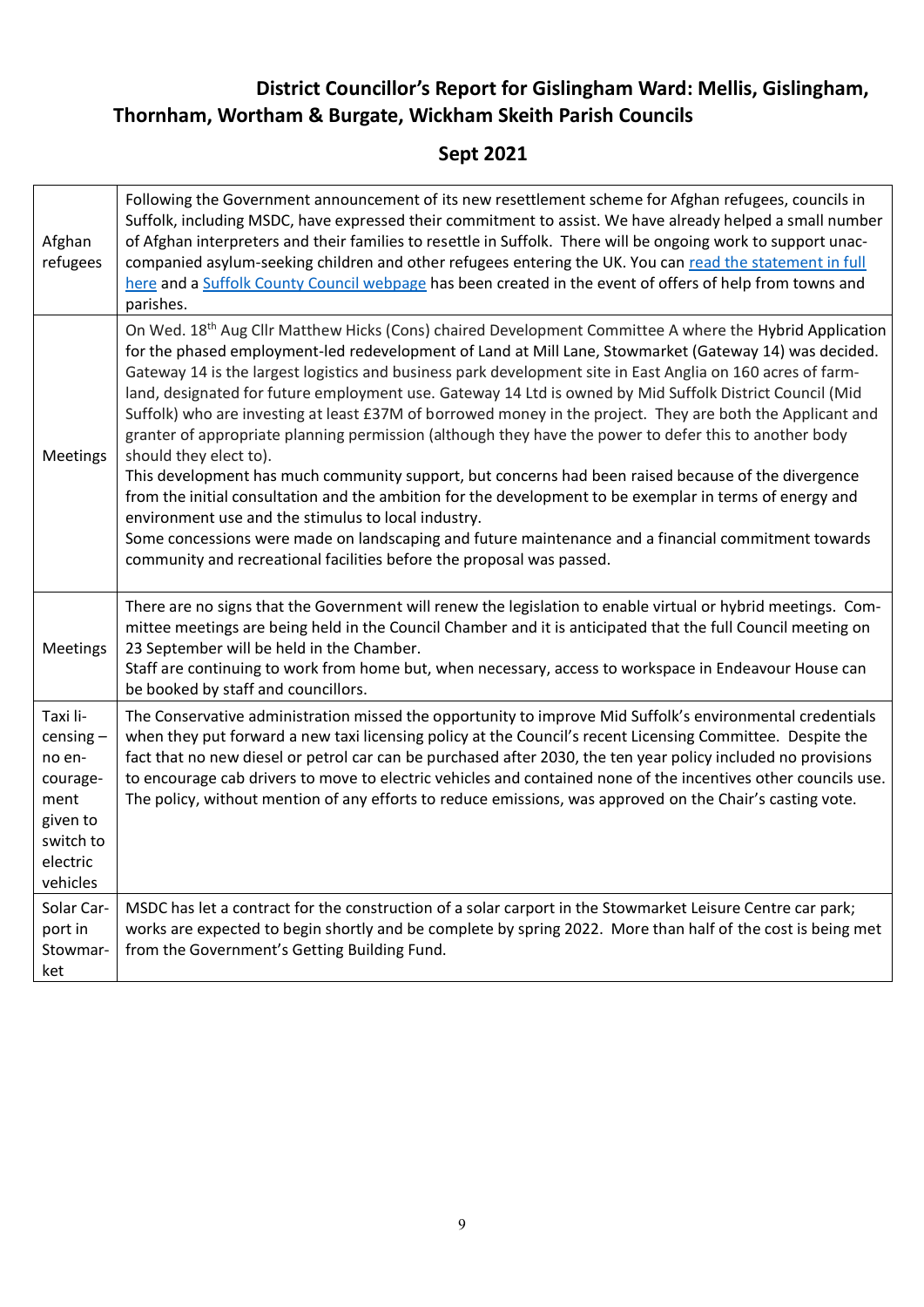| Compost<br>Giveaway                                                                                                                                                                     | I just wanted to update you on the compost giveaway events ahead of planned comms in coming weeks on<br>our website and social media.<br>The dates and locations for the events are confirmed as:<br>Saturday 11th September - Old staff car park, Bridge Street, Hadleigh<br>Sunday 19th September - Needham Lake, Coddenham Road, Needham Market<br>The events will in essence be 'drive through' events so that we can operate in as safe a way as possible for<br>staff and the public. Each site will operate a managed one way system, and each vehicle will be allowed a<br>maximum of two bags of compost.<br>If a visitor has to leave their vehicle, for example to open the boot, this will be done in line with social distanc-<br>ing, and then the compost will be placed in the boot, along with information on home composting, garden<br>waste collections and material change who produce the compost.                                                                                                                                                                                                                                                                                                                                                                                                                                                                                                                                                                                                                                      |
|-----------------------------------------------------------------------------------------------------------------------------------------------------------------------------------------|---------------------------------------------------------------------------------------------------------------------------------------------------------------------------------------------------------------------------------------------------------------------------------------------------------------------------------------------------------------------------------------------------------------------------------------------------------------------------------------------------------------------------------------------------------------------------------------------------------------------------------------------------------------------------------------------------------------------------------------------------------------------------------------------------------------------------------------------------------------------------------------------------------------------------------------------------------------------------------------------------------------------------------------------------------------------------------------------------------------------------------------------------------------------------------------------------------------------------------------------------------------------------------------------------------------------------------------------------------------------------------------------------------------------------------------------------------------------------------------------------------------------------------------------------------------|
| Locality<br>Awards                                                                                                                                                                      | New grants available now for 2021/22.<br>Open to groups with projects that provide a clear and tangible benefit to the community. Full information<br>available using the link or contact me to discuss your project.<br>https://www.midsuffolk.gov.uk/communities/grants-and-funding/locality-awards-2021-22/                                                                                                                                                                                                                                                                                                                                                                                                                                                                                                                                                                                                                                                                                                                                                                                                                                                                                                                                                                                                                                                                                                                                                                                                                                                |
| All party<br>work-<br>shops:<br>These are<br>the pro-<br>posals put<br>forward<br>by the<br>Green and<br>Liberal<br>Democrat<br>$Group-$<br>no re-<br>sponses<br>have been<br>received. | 1. £1m should be directed to exemplar zero-carbon housing projects, in particular selecting those that<br>can be delivered within a 2-year timeframe using innovative techniques. We also propose that a set<br>of Suffolk specific designs and specifications be drawn up and used for these developments, and<br>then made open-source for small-scale developers and selfbuilders to use. The intention is that<br>more housing will be delivered at social rents.<br>2. Up to £1m should be used to improve the delivery of our planning services, to strengthen and train<br>the staff team, and make the department the best in the region. In particular the role of planning<br>enforcement should be enhanced, so that conditions imposed on developers are followed up and<br>implemented in full, thus moving enforcement into a positive, proactive role alongside its current<br>reactive function.<br>3. £1m to be allocated across the District to each Councillor as a locality "super-budget" (£29,400 per<br>Councillor) to be directed as capital funding for innovative and creative projects, drawing on the<br>many ideas proposed in the workshops. This would allow<br>Councillors to fund a diverse range of projects, combining funds where appropriate. Members<br>would provide the direction and decisions on funding, but implementation would be managed by<br>officers or approved partner organisations.<br>4. £1m to be retained for future response to the Covid pandemic as needs arise over the next couple of<br>years. |
| Mental<br>Health<br>and Well-<br>being                                                                                                                                                  | At the moment councillors are engaged in a series of briefings and workshops the explore their own and<br>their communities mental health and wellbeing needs.<br>Link: https://www.wellbeingnands.co.uk/suffolk/<br>Working with Leisure Centre Operators: Everyone Active - an outreach programme is being developed.                                                                                                                                                                                                                                                                                                                                                                                                                                                                                                                                                                                                                                                                                                                                                                                                                                                                                                                                                                                                                                                                                                                                                                                                                                       |
| Anti-social<br>behaviour                                                                                                                                                                | This can take many forms, environmental, physical and mental abuse and the council has dedicated officers<br>to investigate and support victims. It can be reported via the council's website or please contact me.<br>Link: https://www.midsuffolk.gov.uk/communities/community-safety/anti-social-behaviour-asb/                                                                                                                                                                                                                                                                                                                                                                                                                                                                                                                                                                                                                                                                                                                                                                                                                                                                                                                                                                                                                                                                                                                                                                                                                                            |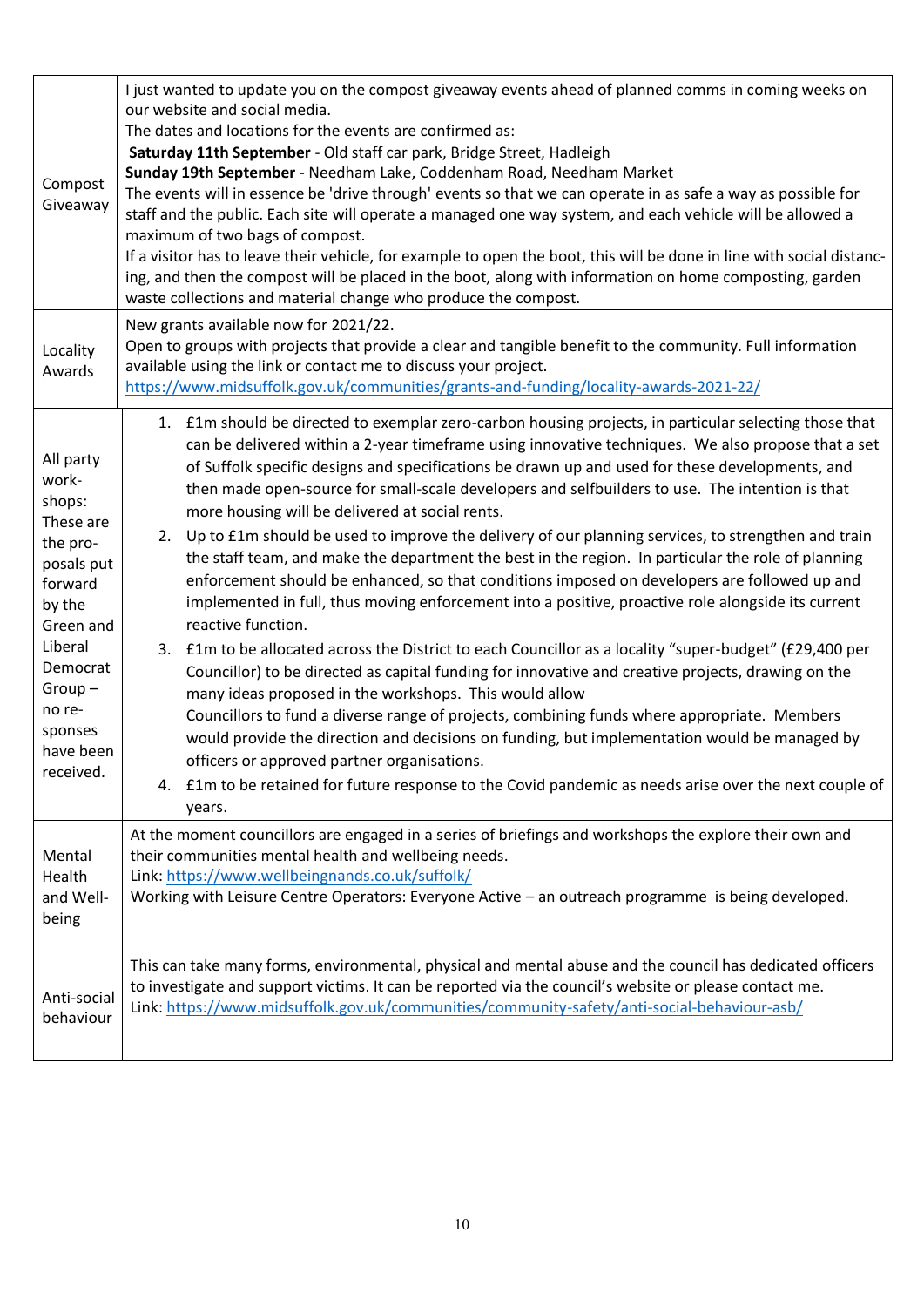| <b>Advance</b><br><b>Notice:</b><br>Local<br><b>Energy</b><br><b>Showcase</b><br>will cham- | Businesses and community organisations are being urged to tackle climate change by joining<br>Suffolk's first ever showcase event celebrating sustainability and green energy. The Local Energy Showcase,<br>organised by Babergh and Mid Suffolk District Councils, will promote how different types of energy can be<br>used by communities and businesses help reduce their impact on the environment, lower costs and contrib-<br>ute to the fight against climate change. |
|---------------------------------------------------------------------------------------------|--------------------------------------------------------------------------------------------------------------------------------------------------------------------------------------------------------------------------------------------------------------------------------------------------------------------------------------------------------------------------------------------------------------------------------------------------------------------------------|
| pion                                                                                        | FREE Tickets are now available for the two-day extravaganza, at Wherstead Park in Ipswich on 21 and 22                                                                                                                                                                                                                                                                                                                                                                         |
| green                                                                                       | October. The event is open to all businesses with an interest in finding out more about local energy solutions                                                                                                                                                                                                                                                                                                                                                                 |
| busi-                                                                                       | and as well as community groups and parishes who would like to understand and explore the benefits of us-                                                                                                                                                                                                                                                                                                                                                                      |
| nesses                                                                                      | ing local energy solutions.                                                                                                                                                                                                                                                                                                                                                                                                                                                    |
| 21st/22nd                                                                                   | More information: https://www.midsuffolk.gov.uk/news/local-energy-showcase-will-championgreen-busi-                                                                                                                                                                                                                                                                                                                                                                            |
| October                                                                                     | nesses/                                                                                                                                                                                                                                                                                                                                                                                                                                                                        |

MSDC Councillor Rowland Warboys rowland.warboys@midsuffolk.gov.uk Tel. 01379 783412

Mobile: 07484 186121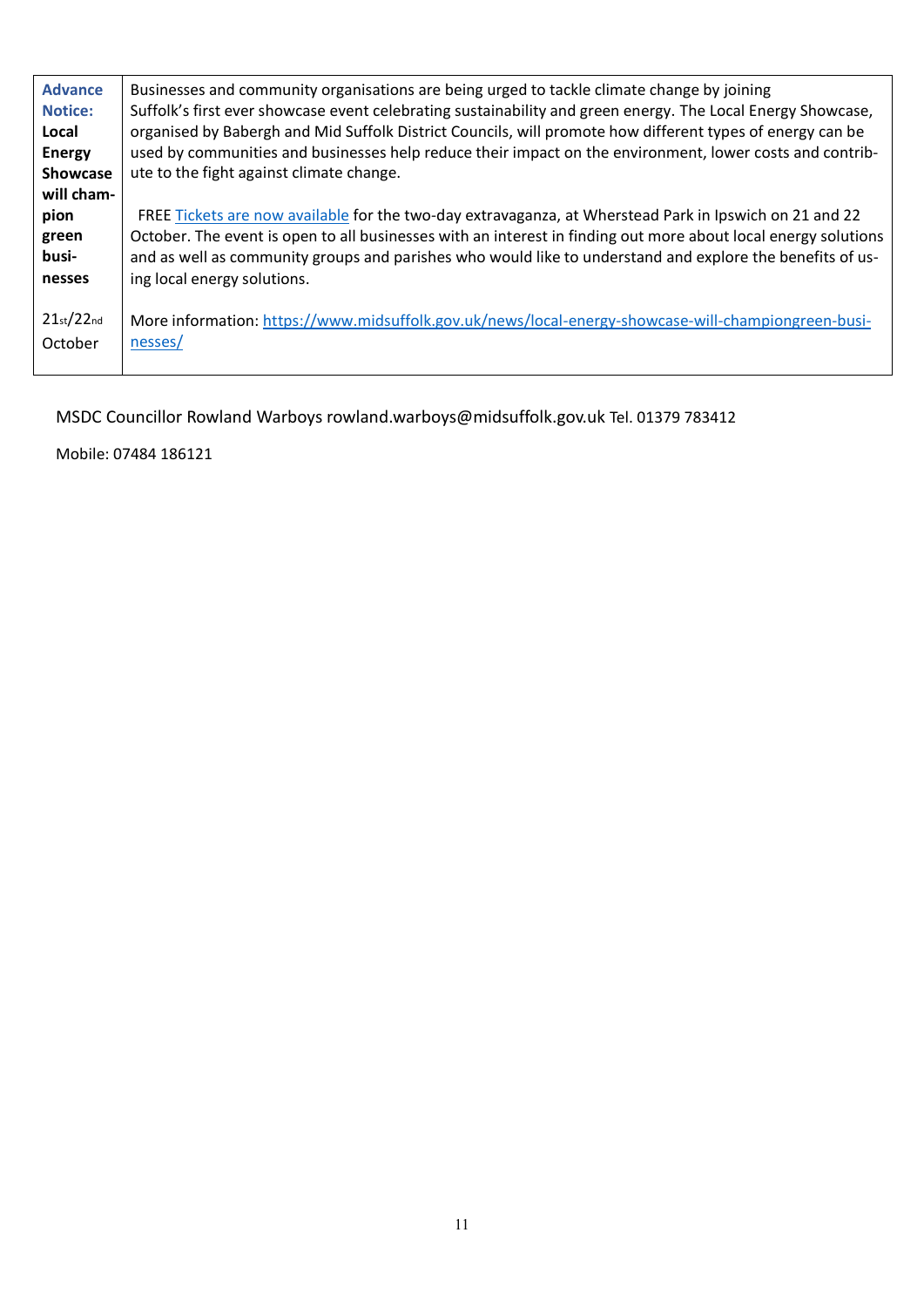# Footpath Wardens Report for the PC meeting 20<sup>th</sup> September.

Again a very quiet month for footpaths.

I have received an email from a resident regarding the condition of the FP007 which is Northlands Lane at the end of Mill St. Upon investigation, I found that the top 2/3rds of the FP was badly overgrown. This FP is on the PC contractors cut.

This led me to check the other paths again and another 2 had not been cut.

The Parish Clerk, contacted the contractor and I arranged to meet the team to discuss and show them where to cut. The map they had been given to them, was just in black and white, however the one that was sent was in colour, so it was not surprising they missed paths. They did say that they cut most of the paths on the map which included the ones that SCC should be cutting.

I checked again on the  $7<sup>th</sup>$  September to ensure that all the cutting was complete. Unfortunately, they have still missed a FP, even though I gave them directions and where to park.

With the delay in cutting and also the need to continuously having to contact them to finish the job, I feel that they have not given a very good service. This year I was unaware of what the quotes were.

With this in mind, I would like to suggest that village volunteers take on this work with equipment supplied by the PC. This will ensure that the work will be done when required and will be a much economical process.

The equipment required is as follows:-

| Petrol Strimmer (Makita 4 stroke)             | £279.99              |
|-----------------------------------------------|----------------------|
| Face shield & hard hat                        | £ 10.99              |
| Coated Gloves suitable for mechanical hazards | $\mathbf{f}$<br>3.99 |

There are several landscapers who live in the village who I am sure will give suitable training in the use of a strimmer.

A list of volunteers will be required and a Risk Assessment for all to observe.

I know that I suggested purchasing equipment in the past, but this is a cheaper option and as long as training and insurance is covered, we will see a better and more efficient cutting of our footpaths.

I have had to also report to SCC a FP that is badly overgrown FP59 which is from Mill St south passed the stables. They have now informed me that their team are in the process of completing the second cut.

Martyn Bryant